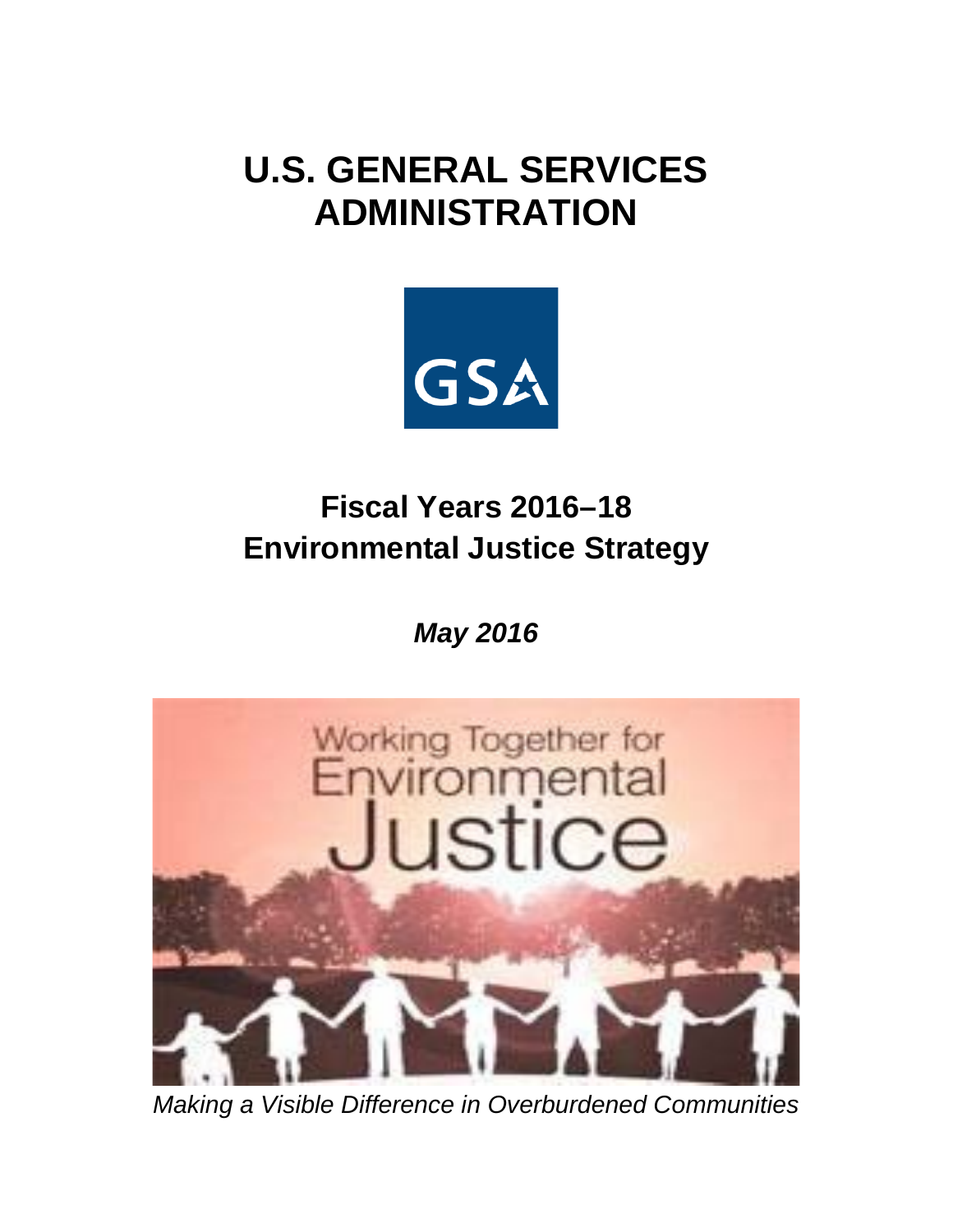#### **LETTER FROM THE GSA ADMINISTRATOR**

The U.S. General Services Administration (GSA) is pleased to release its *Environmental Justice Strategy for Fiscal Years 2016–18*. Since joining with 16 other Federal agencies and publishing GSA's very first Environmental Justice Strategy in February 2012, GSA assessed its policies, programs, and activities to ensure the principles of environmental justice are incorporated in what we do for the American taxpayer.

From major construction projects that consider the impact that GSA's projects have on the surrounding communities, to ensuring governmentwide policies support the goals of environmental justice, the principles of environmental justice are interwoven in GSA's day-to-day activities.

As GSA looks forward to the next 3 years, today's *Strategy* highlights the importance of interagency partnerships and alliances with local communities and small businesses to bring about a positive, visible difference in the communities.

I encourage you to make your individual contribution by reviewing this *Strategy* and providing GSA feedback regarding other possible actions so that GSA can serve as an economic catalyst in communities throughout this great nation.

Comments may be submitted to EJStrategy@gsa.gov.

DENISE TURNER ROTH, ADMINISTRATOR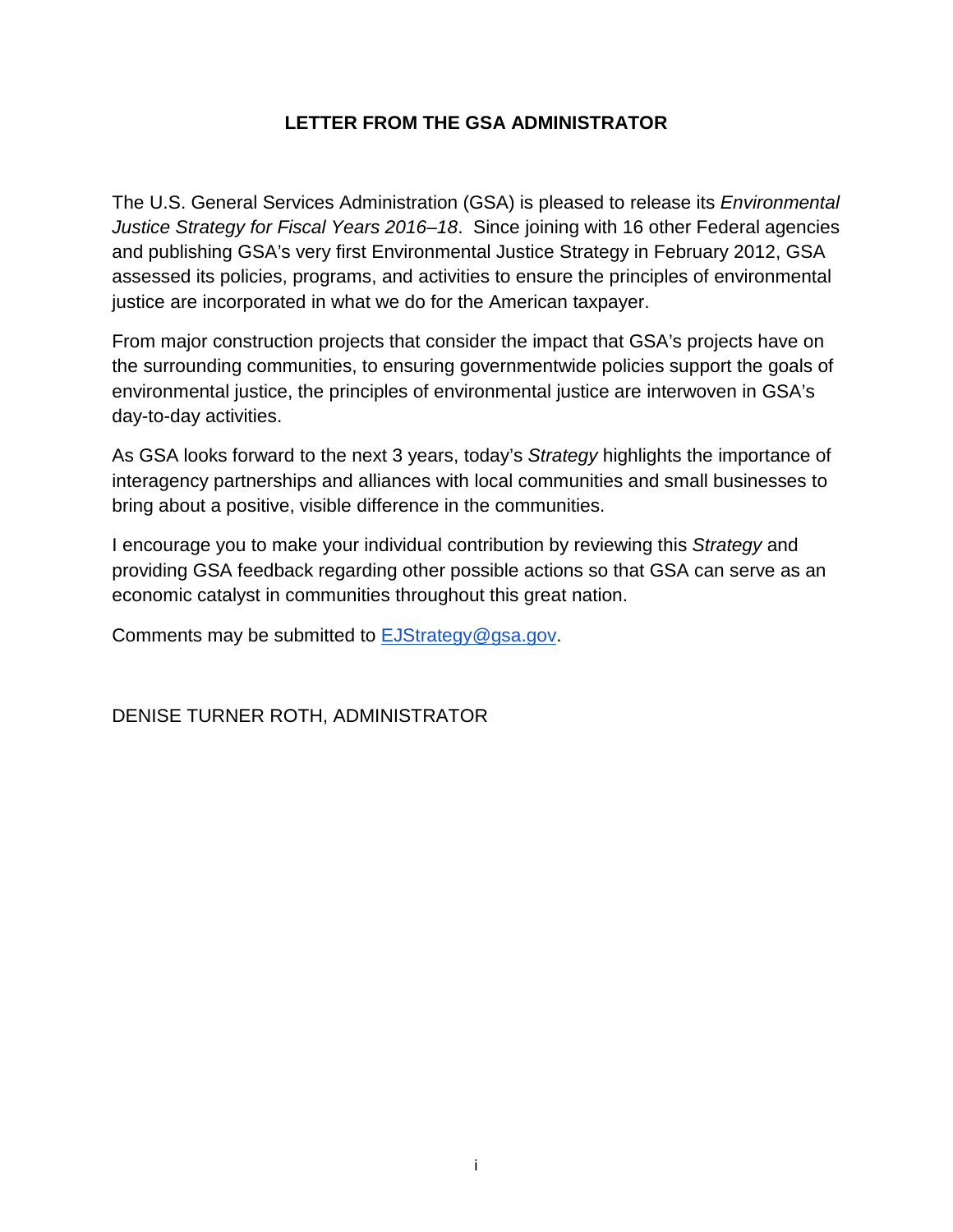### **Contents**

|                                                               |                                                                                                                                                                                                                                                          | j.                      |
|---------------------------------------------------------------|----------------------------------------------------------------------------------------------------------------------------------------------------------------------------------------------------------------------------------------------------------|-------------------------|
|                                                               | <b>LETTER FROM THE ADMINISTRATOR</b><br><b>INTRODUCTION</b><br>A. Overview<br>B. About the General Services Administration<br>C. Relationship of Environmental Justice to GSA's Mission, Vision & Goals<br>D. GSA Environmental Justice Vision Statement |                         |
|                                                               |                                                                                                                                                                                                                                                          | 1                       |
|                                                               |                                                                                                                                                                                                                                                          | $\overline{2}$          |
|                                                               |                                                                                                                                                                                                                                                          | $\overline{2}$          |
|                                                               |                                                                                                                                                                                                                                                          | 3                       |
| ENVIRONMENTAL JUSTICE STRATEGIC GOALS, PRIORITIES AND ACTIONS |                                                                                                                                                                                                                                                          | $\overline{\mathbf{4}}$ |
|                                                               | EJIWG's Goal 1: Enhance communication and coordination to<br>improve the health, quality-of-life, and economic opportunities<br>in overburdened communities.                                                                                             | 4                       |
|                                                               | <b>EJIWG's Goal 2: Enhance multi-agency support of holistic</b><br>community-based solutions to provide assistance, as needed,<br>to address environmental justice issues                                                                                | 6                       |
|                                                               | <b>EJIWG's Goal 3: Advance interagency strategies to identify</b><br>and address environmental justice concerns in agency programs,<br>policies, and activities.                                                                                         | $\overline{7}$          |
|                                                               | EJIWG's Goal 4: Develop partnerships with academic institutions<br>to assist in providing long-term technical assistance to overburdened<br>communities.                                                                                                 | 8                       |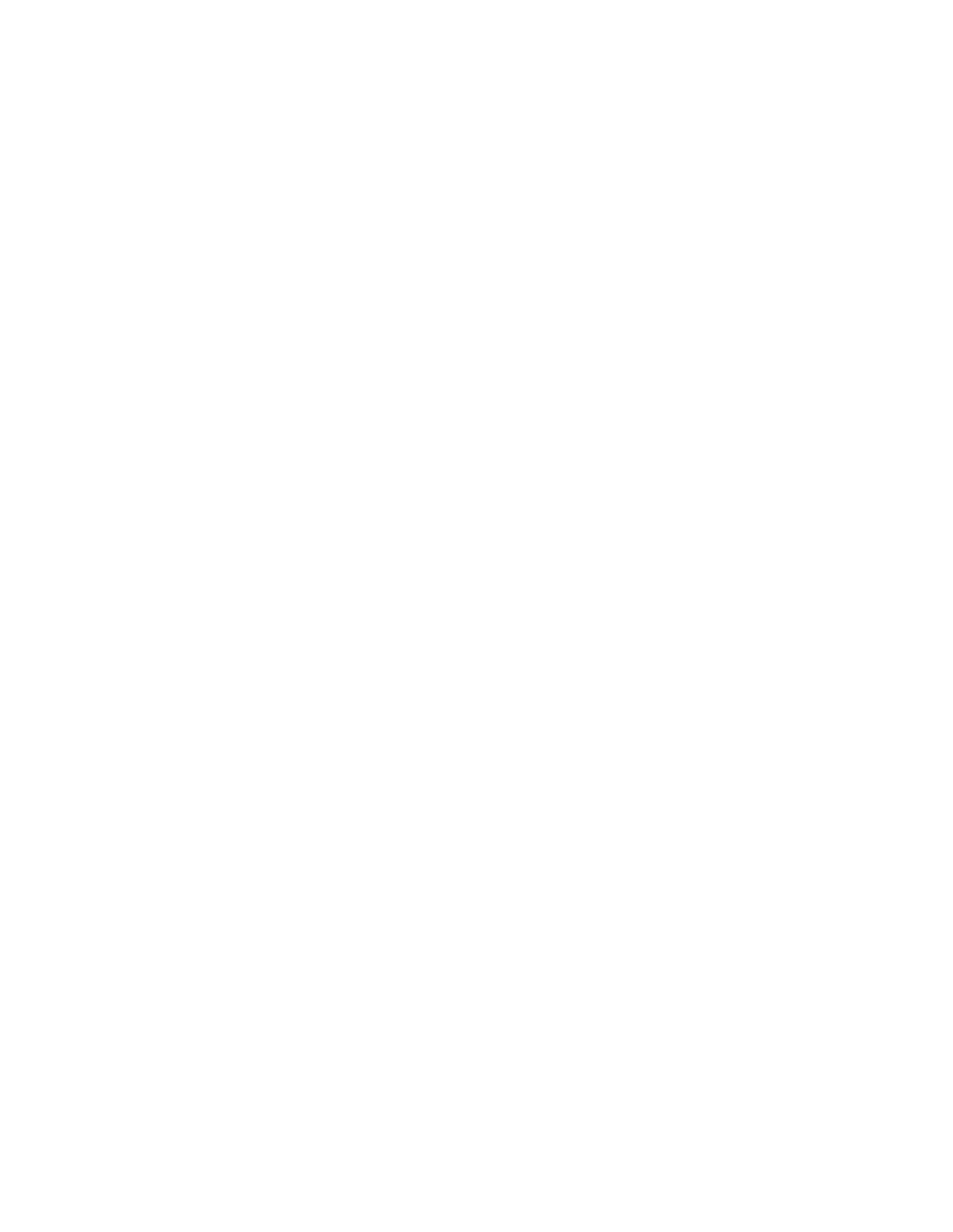#### **A. Overview**

Executive Order (E.O.) 12898 Federal Actions to Address Environmental Justice in Minority Populations and Low-Income Populations was issued by President Clinton in 1994. Environmental justice is defined as, "the fair treatment and meaningful involvement of all people regardless of race, color, national origin, or income with respect to the development, implementation and enforcement of environmental laws, regulations, and policies."

On August 4, 2011, the Administrator of the U.S. General Services Administration (GSA) signed the *Memorandum of Understanding (MOU) on Environmental Justice* and *Executive Order 12898 (MOU on Environmental Justice)*. By signing the MOU, GSA affirms the agency's commitment to E.O. 12898, which directs agencies to make environmental justice (EJ) part of their missions and to identify and address, as appropriate, disproportionately high and adverse human health or environmental effects of programs, policies, and activities on minority and lowincome populations. It also reaffirms the GSA commitment to implementing Title VI of the Civil Rights Act of 1964, which states, "No person in the United States shall, on the ground of race, color, or national origin, be excluded from participation in, be denied the benefits of, or be subjected to discrimination under any program or activity receiving Federal financial assistance."

Through the signing of the MOU, GSA agreed to:

- Declare the importance of identifying and addressing environmental justice considerations in agency programs, policies, and activities;
- Develop an environmental justice strategy and annual implementation progress reports;
- Ensure meaningful opportunities exist for the public to submit comments and recommendations relating to the strategy, implementation, and ongoing efforts associated with environmental justice; and
- Serve as an active member of the Interagency Working Group on Environmental Justice (EJIWG).

The *General Services Administration Environmental Justice Strategy*, published in February 2012 and covering fiscal years (FY) 2012–15, set the direction for the agency to address environmental justice through a more collaborative, comprehensive, and efficient process. Since the publication of the *Strategy*, the agency has reviewed its programs and activities, and implemented actions that further integrate the principles of environmental justice into GSA's programs and activities.

Throughout much of FY 2015, GSA collaborated with other member agencies of the EJIWG in developing the *EJIWG Framework for Collaboration Fiscal Years 2016–18*. The interagency framework was adopted in February 2016. It builds upon decades of environmental justice work and focuses the collective efforts of the Federal agencies on four strategic goals to improve the quality of life and expand economic opportunity in overburdened and under-resourced communities. The U.S. Environmental Protection Agency (EPA) defines the term "overburdened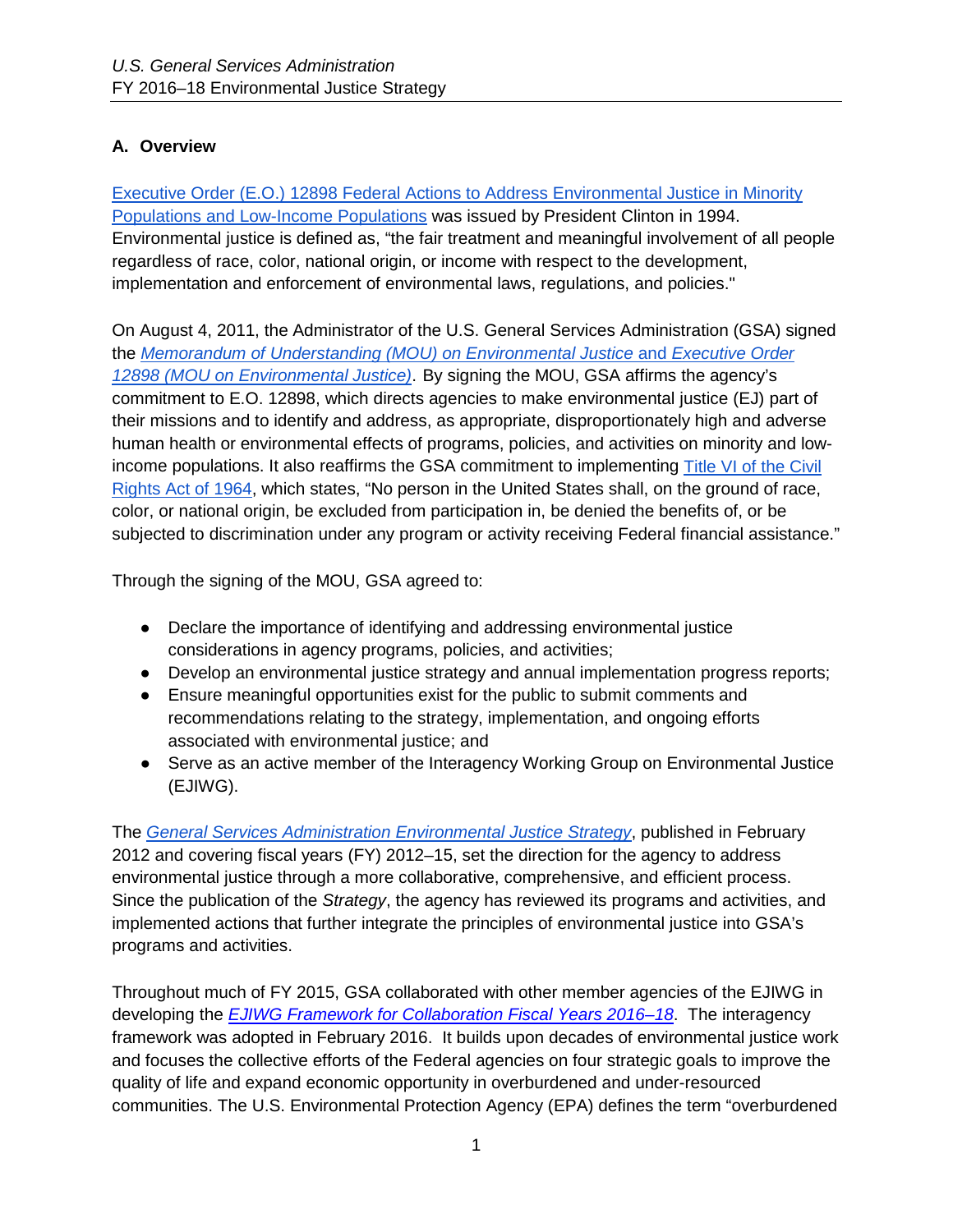community" as the minority, low-income, tribal and indigenous populations or communities in the United States that potentially experience disproportionate environmental harms and risks due to exposures or cumulative impacts or greater vulnerability to environmental hazards. This increased vulnerability may be attributable to an accumulation of negative and lack of positive environmental, health, economic, or social conditions within these populations or communities.

GSA's new Environmental Justice Strategy, as outlined below, updates the GSA 2012 Environmental Justice Strategy by aligning with the goals and priorities of the EJIWG's new framework for collaboration, and sets out how GSA will work to support and achieve the EJIWG's goals over the next 3 fiscal years.

#### **B. About the U.S. General Services Administration**

*GSA's mission is to deliver the best value in real estate, acquisition, and technology services to government and the American people.*

GSA provides the spaces, services, and goods required to operate the Federal Government through centralized procurement and property management functions, promoting management best practices and efficient Government operations. GSA provides workplaces by constructing, managing, and preserving Government buildings and by leasing and managing commercial real estate. GSA's acquisition solutions offer private sector professional services, equipment, supplies, telecommunications, and information technology across Government.

#### **C. Relationship of Environmental Justice to GSA's Mission, Vision, and Agency Goals**

As the Federal Government's real property, personal property, and acquisition steward, GSA is uniquely positioned to leverage its policies, programs and activities to make a visible difference in the communities throughout the country where GSA has a presence. For example, GSA has reduced the Federal Government's carbon footprint, reduced petroleum fuel emissions for the Federal fleet of vehicles; impacted Governmentwide transportation policy to ensure goods are tracked and moved efficiently; reached out to small and disadvantaged small businesses to expand their opportunities to do business with the Federal Government throughout the country; and advanced Governmentwide policy that impacts current and future generations' re-use and safe disposal of electronics. Additionally, GSA engages with communities near GSA's projects to ensure that the agency considers communities' concerns when planning and executing a wide variety of construction activities and Comprehensive Environmental Response, Compensation, and Liability Act (CERCLA) projects.

Together, these accomplishments and efforts align with the underlying principle of environmental justice—that Federal actions do not have "disproportionately high and adverse human health or environmental effects on minority populations and low-income populations" (EO 12898).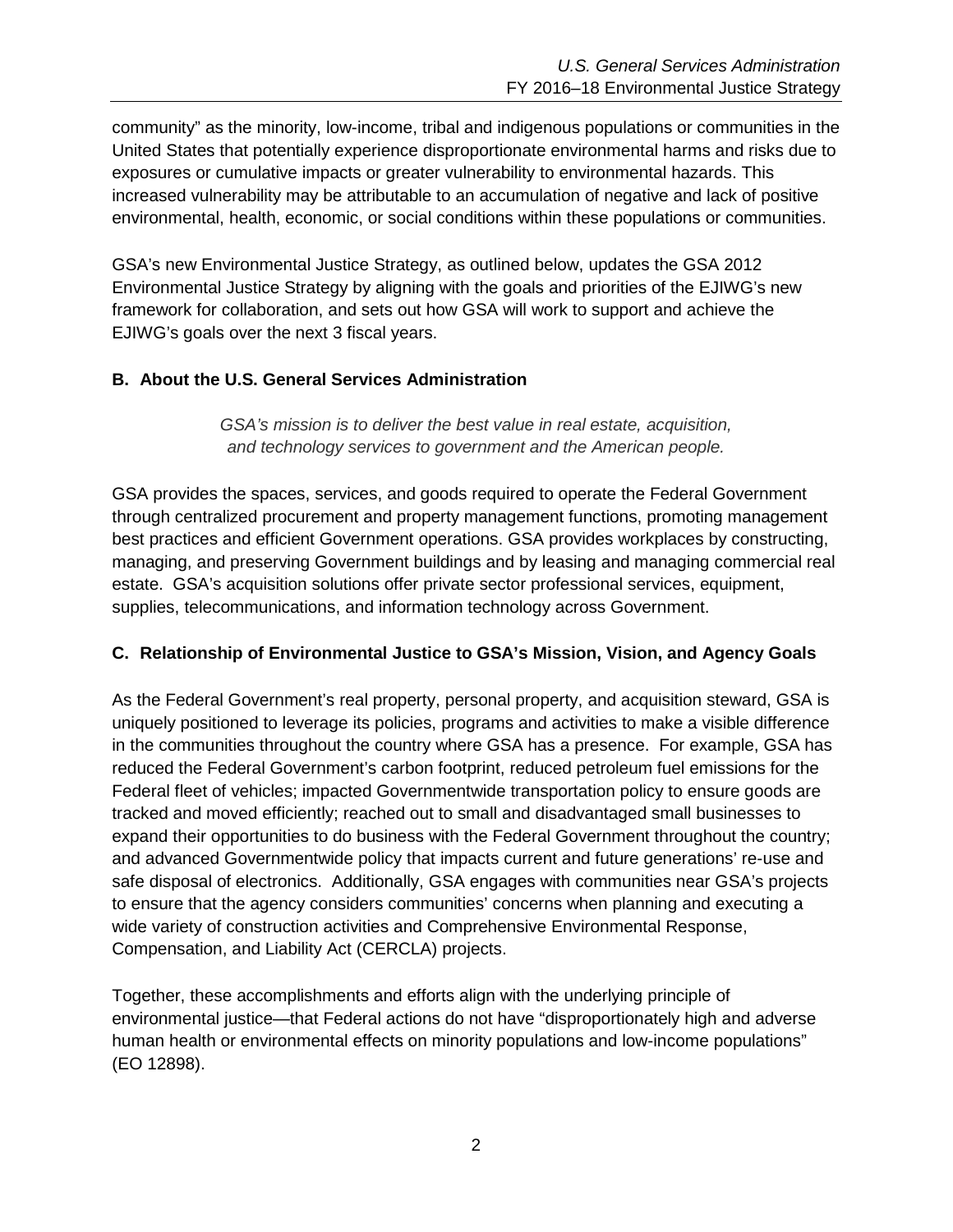GSA's vision is to be recognized as an economic catalyst and proactive Federal partner, while continuing GSA's efforts around operational excellence. GSA launched a nationwide Economic Catalyst Initiative in FY 2016 to better align the agency's building, leasing, and relocation plans with the economic development goals of local communities while also improving outcomes for the Federal Government and GSA's partner agencies.

Additionally, GSA serves as an economic catalyst in many ways, to include, but not limited to:

- Enhancing the community benefit of real estate decisions by GSA. Recognizing GSA's significant economic impact on the neighborhoods in which Federal agencies reside, GSA will work to maximize our positive impact on communities. The Federal presence within these communities determines where employees go every day and how accessible the jobs in those buildings are to the surrounding communities. GSA will renew efforts to support local and regional planning and economic development goals, wherever possible, through its real estate portfolio decisions.
- Strategically using the resources that GSA has to carry out the agency mission that spurs economic development among small businesses and within communities across the Nation. These practices have contributed to reducing our environmental footprint, creating valuable savings, and serving the communities where we reside in a positive way.
- Consulting with State Agencies for Surplus Property (SASP) that administer the Federal Surplus Personal Property Donation Program to ensure SASPs are including overburdened communities in their outreach to recruit eligible participants of the donation program.
- Reaching out to small businesses to make it easier for them to contract with the Federal Government.
- Enhancing educational opportunities by donating computers and other technology (through the Computers for Learning program, computersforlearning.gov) to schools in minority and low-income communities.

#### **D. GSA Environmental Justice Vision Statement**

*GSA will make a visible difference in overburdened communities throughout the country by serving as a proactive Federal partner and economic catalyst.*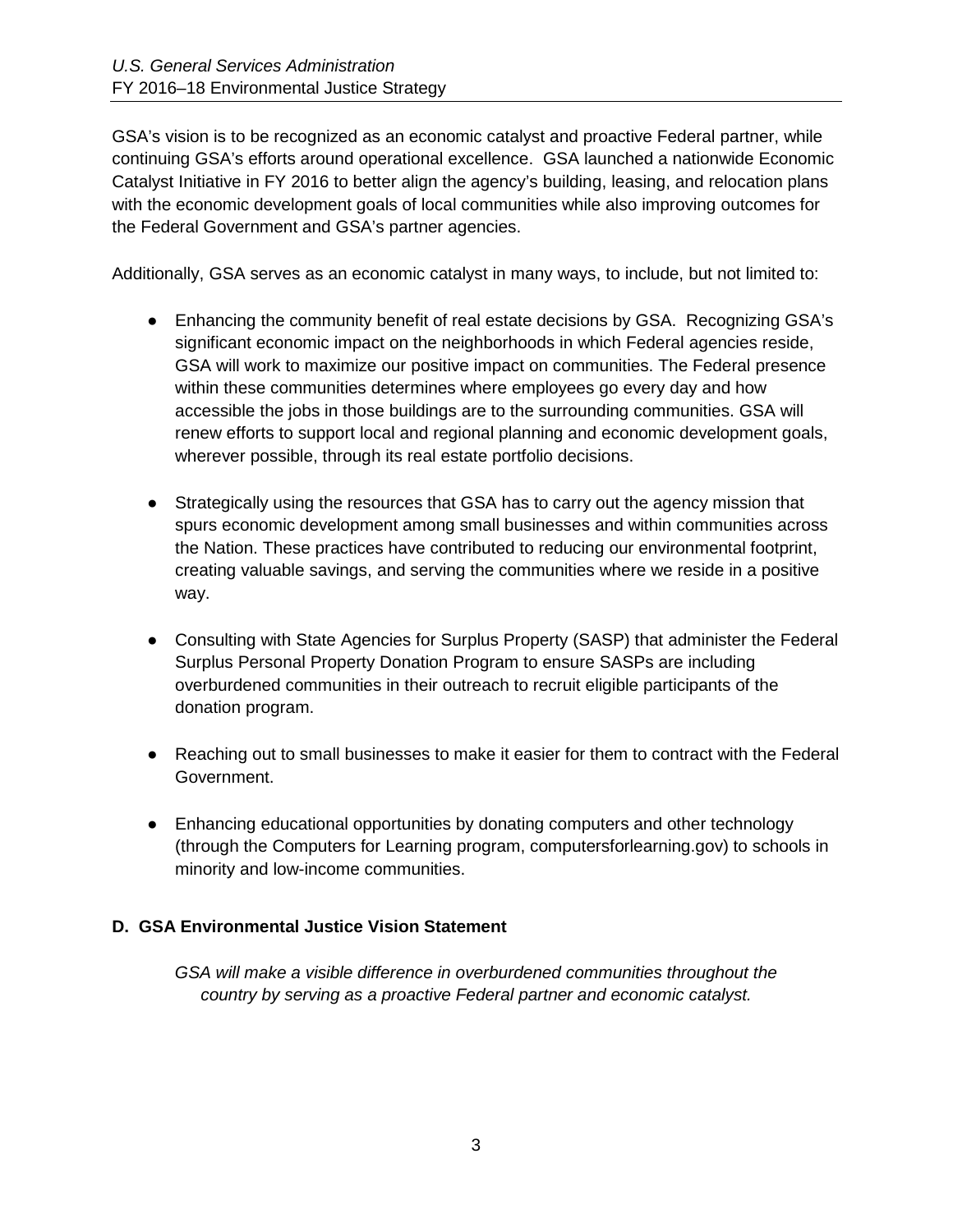#### **ENVIRONMENTAL JUSTICE STRATEGIC GOALS, PRIORITIES, AND ACTIONS**

GSA is pleased to publish its updated strategy in support of the *EJIWG Framework for Collaboration Fiscal Years 2016–18* (*Framework*). This *Framework*, issued in February 2016, outlines the goals for the next 3 fiscal years that advance greater Federal agency collaboration to improve quality of life and support economic opportunities in overburdened and underresourced communities. The four major goals identified in the *Framework* are to:

- (1) Enhance communication and coordination to improve the health, quality-of-life, and economic opportunities in overburdened communities;
- (2) Enhance multi-agency support of holistic community-based solutions to provide assistance, as needed, to address environmental justice issues;
- (3) Advance interagency strategies to identify and address environmental justice concerns in agency programs, policies, and activities; and
- (4) Develop partnerships with academic institutions to assist in providing long-term technical assistance to overburdened communities.

GSA identified the following priorities and actions that align with each of the EJIWG's four goals, which the agency will work toward through FY 2018. These action items build upon the strong environmental justice foundation established over the past 3-year period at GSA, and recognize the importance of collaborating with other EJIWG member agencies, communities throughout the Nation, and key stakeholders to provide comprehensive Federal assistance and support to overburdened communities.

#### **EJIWG'S Goal 1: Enhance communication and coordination to improve the health, quality-of-life, and economic opportunities in overburdened communities.**

GSA will seek out community solutions from agency counterparts and continue to promote GSA's programs and activities that provide opportunities, assistance, and solutions to communities. For example, GSA partnered with EPA to develop the "Sustainable Location Calculator (SLC), which is used to assign a location efficiency score (LES) to each GSA facility and potential facility.

The launch of the Opportunities Center at a large construction project at the St. Elizabeths West Campus, located in the Anacostia neighborhood of southeast Washington, DC, is one example of GSA's outreach to communities. The Opportunities Center officially opened to the public on February 1, 2010. The Center is designed to raise awareness about project objectives, employment and business opportunities, and other community benefits. In addition, the Center acts as a community resource where interested parties can access updated information on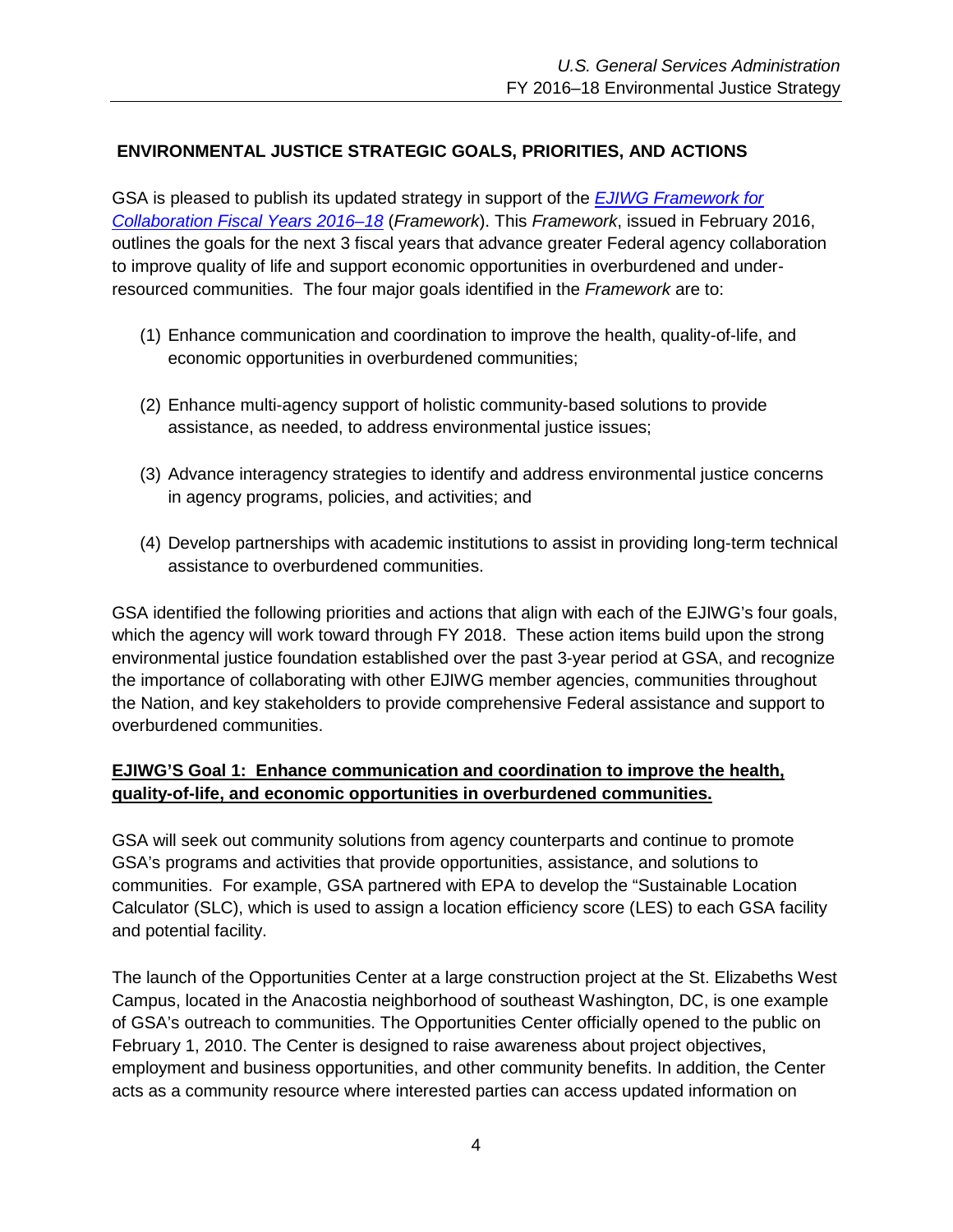project progress and doing business with GSA. The Center accepts employment applications from the community, which are then made available to the contractors working on the U.S. Department of Homeland Security Headquarters Consolidation at the St. Elizabeths Campus, as well as contractors working on other Federal projects. GSA has made the Center available to workforce groups and civic organizations for meetings, job fairs and training sessions.

GSA conducts robust outreach to community stakeholders, including community leaders and members, small businesses, industries in the private sector, and major recipients of Federal financial assistance for the purpose of increasing awareness about the GSA future initiatives, projects, and activities that may affect the various communities. Outreach activities include partnering with other Federal agencies to achieve more holistic, community-based solutions for communities.

The GSA Urban Development Program is piloting the use of the Sustainability Location Calculator tool with state and local governments in Northern California through a grant with EPA to see how the tool can be used outside the Federal Government for other entities looking to maximize locations efficiency in facility decisions. That pilot will conclude in FY 2016, with the goal of ultimately making the tool available to the public. The tool will help communities to learn more about sustainability and green purchasing.

*Action Items for FY 2016–18:* 

- *1. Conduct public forums, community meetings and training, for the purpose of increasing awareness about GSA's initiatives, projects, programs, and activities that contribute to economic development in overburdened communities.*
- *2. Develop and implement Local Portfolio Plans that include consultation with local jurisdictions regarding their development plans, infrastructure plans, transit networks, and other areas of interest that will contribute to sound decisions by GSA on the location of client agencies.*
- *3. Incorporate sustainable location principles into setting delineated areas and into the Request for Proposal (RFP) clauses. The principles focus is on regional accessibility to Federal worksites and service centers, transit access, emissions reduction, and economic development, among others.*
- *4. Implement internal policy changes that identify ways to incorporate Sustainable Location Calculator scores into agency location decision making processes, including Local Portfolio Planning, Client Portfolio Planning, and Acquisition Planning.*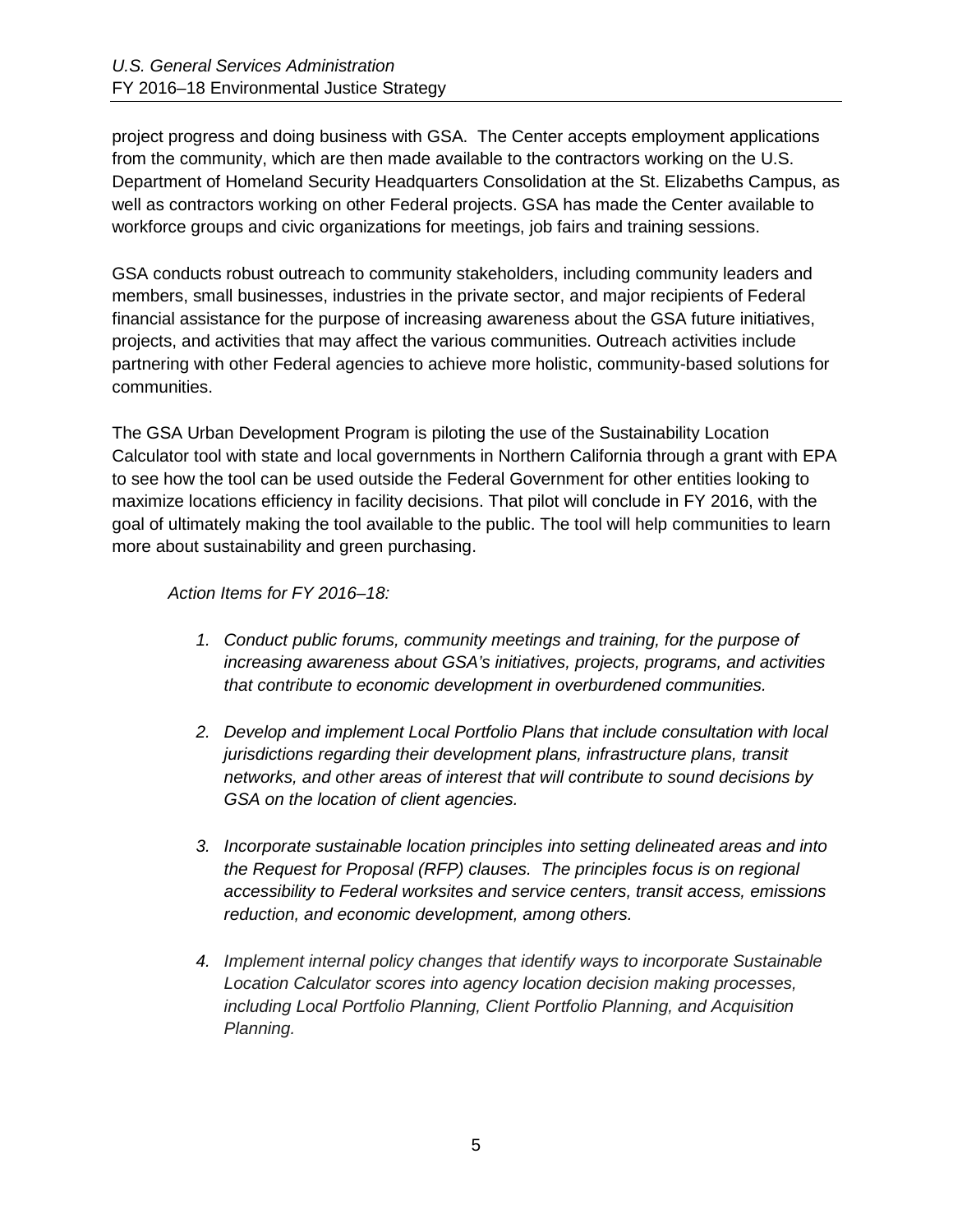- 5. *Collaborate with State Agencies for Surplus Property to conduct outreach to overburdened communities to increase awareness of and enhance participation in GSA's Federal Surplus Personal Property Donation Program.*
- *6. Reach out to and follow up with small businesses located in overburdened communities to share information and provide technical assistance to small businesses to enhance their awareness of contracting opportunities with overburdened communities and connect vendors with GSA acquisition personnel for support and engagement.*

#### **EJIWG'S Goal 2: Enhance multi-agency support of holistic community-based solutions to provide assistance, as needed, to address environmental justice issues.**

GSA is an active member of the EJIWG and participates on several of the IWG's standing committees and focus committees. GSA's participation includes the Regional Interagency Working Groups Committee; Strategy and Implementation Progress Report Committee; Title VI of the Civil Rights Committee; Impacts from Climate Change Committee; the Rural Communities Committee; the National Environmental Policy Act (NEPA) Committee, and the Goods Movement Committee.

GSA supports the Region 4 Regional Interagency Working Group, which is currently engaged in coordinated outreach efforts and community engagement activities with EPA in North Birmingham, Alabama. GSA provided information to North Birmingham representatives regarding two of the GSA Federal financial assistance programs (i.e., Federal Surplus Personal Property Donation Program and the Computers for Learning Program), and the GSA Office of Small Business Utilization provided information on how to do business with the Federal Government. GSA is also coordinating with the Alabama State Agency for Surplus Property (SASP) to conduct outreach with the North Birmingham communities. GSA has coordinated with other SASPs (in Alabama, California, Louisiana and Mississippi, for example) to enhance outreach to low-income and minority communities and to educate community leaders on the benefits and affordability of the Federal surplus property.

*Action Items for FY 2016–18:* 

- *1. Identify opportunities to coordinate with the EJIWG to share information with advisory boards and community leaders regarding GSA's programs and activities that support the principles of environmental justice.*
- *2. Partner with other EJIWG member agencies to identify opportunities where GSA can add value to joint Federal efforts to address challenges faced by overburdened communities.*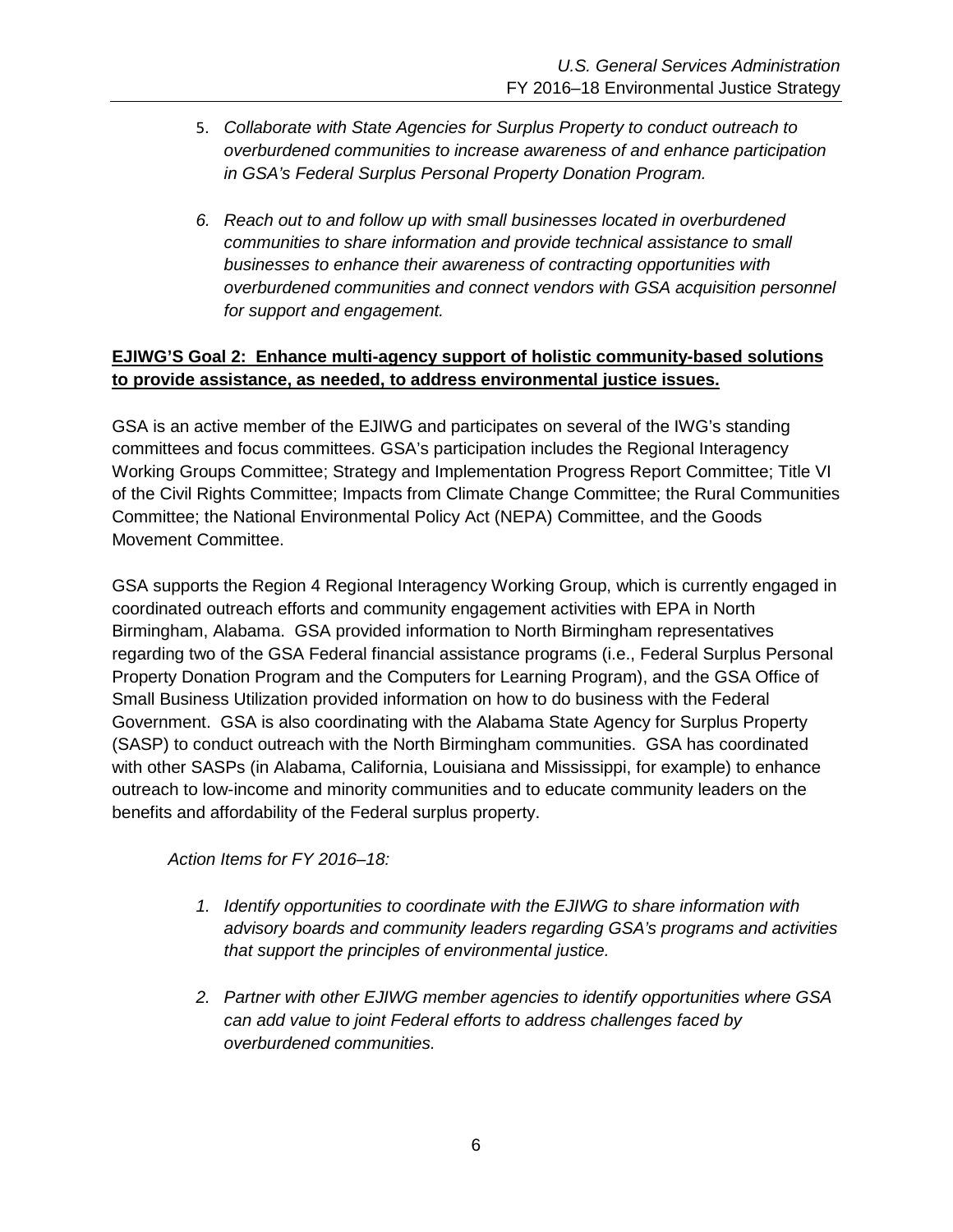- *3. Host Shared Knowledge sessions on lessons learned and best practices on projects of all types, including those projects that may have affected certain disadvantaged stakeholders.*
- *4. GSA will collaborate with State Agencies for Surplus Property to promote outreach to minority, low income and rural communities in their individual states to ensure knowledge and awareness of the Federal Surplus Personal Property Donation Program for the purpose of promoting those communities' participation in the program.*

#### **EJIWG's Goal 3: Advance interagency strategies to identify and address environmental justice concerns in agency programs, policies, and activities.**

One of the GSA Office of Governmentwide Policy's key activities is the development and publication of FMR 102-36, which addresses electronic stewardship. In addition to continuing efforts to support this project, GSA co-hosts the Federal Electronic Stewardship Working Group (FESWG) along with EPA and the U.S. Department of Energy. This is a tremendous outreach activity to further the Federal Government's activities in the electronic stewardship realm. In addition, GSA is a co-chair on the revamped National Strategy for Electronic Stewardship (NSES), which seeks to address new issues and opportunities that have arisen since the 2011 NSES report was published. GSA also published its National Environmental Justice Strategy in February 2012, along with annual progress reports for FY 2013, 2014, and 2015. The GSA Environmental Justice Strategy (2012) and annual progress reports are posted on the GSA Environmental Justice webpage and open for public review and comment.

The GSA Urban Development Program will continue to partner with the EPA Office of Sustainable Communities to provide technical assistance to GSA project communities where additional planning assistance will help communities to better leverage GSA's real estate actions. Recent examples of partnership with EPA include: (1) a U.S. Department of State project that will drive private investment in hotels and restaurants, where technical assistance will tackle how the community should put plans in place that guide developers to meet community needs with new development, as well as the Federal need; and (2) a Federal courthouse project located in Mobile, Alabama, that has been reduced in size, making a large Federal parcel potentially available in an area targeted by local officials for redevelopment. Lessons learned from these projects will help identify other communities that would benefit from similar assistance as well as teach GSA whether and how to modify future business practices to achieve locally beneficial outcomes.

*Action Items for FY 2016–18:* 

*1. GSA will support and provide educational, training and outreach opportunities with partner agencies, Governmentwide councils/workgroups, and State and local stakeholders for the purpose of making a visible difference in communities.*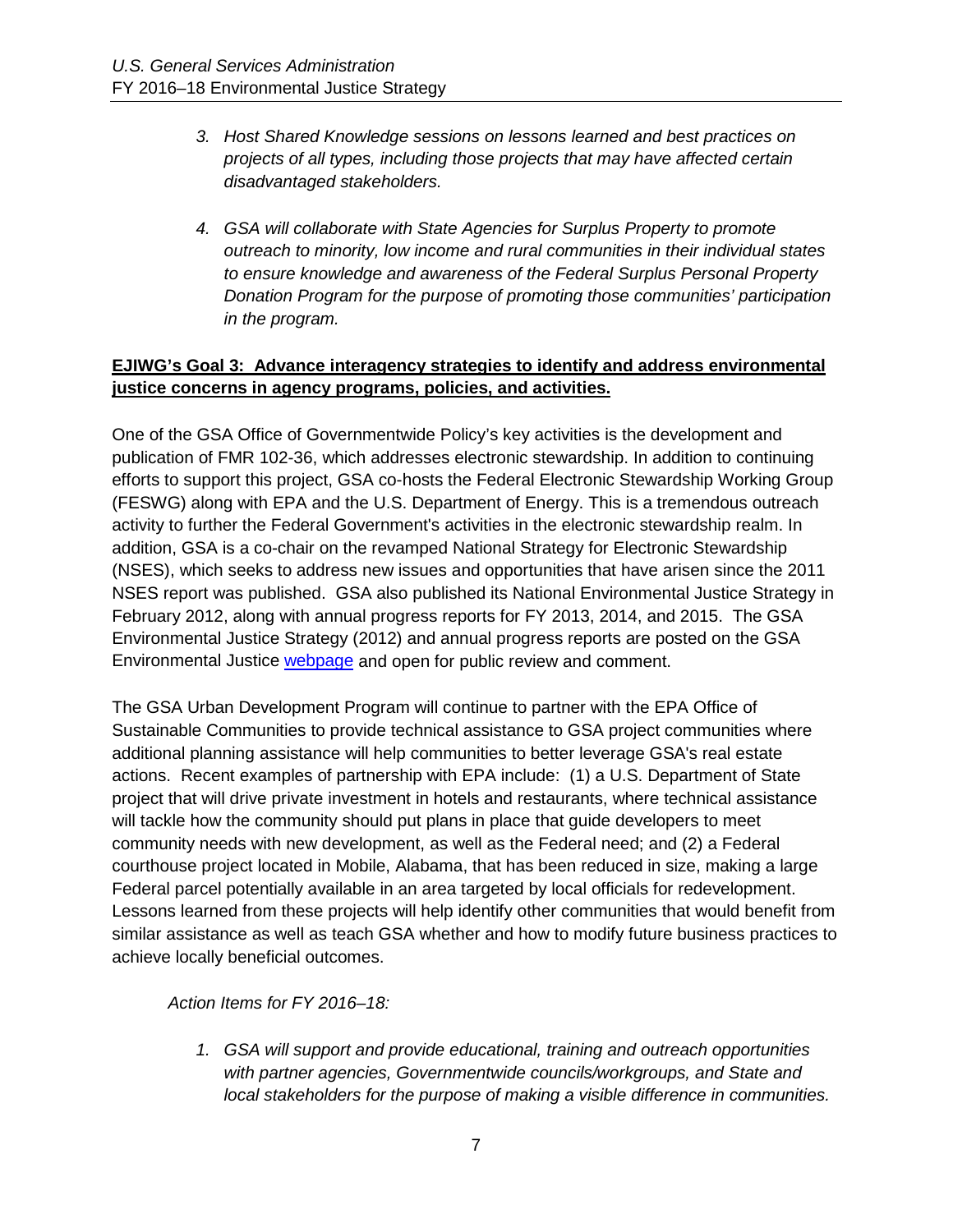- *2. GSA will work in conjunction with the National Capital Planning Commission (which includes the general public, as appropriate) on local and regional projects for the GSA, which may impact overburdened communities in the National Capital Region.*
- *3. Per GSA's 2014 and 2015 Climate Change Risk Management Plan, as GSA's customer agencies identify vulnerable mission-critical sites and supply chain components, GSA will partner with them to identify and avoid maladaptation actions that increase vulnerability to climate risks, rather than reducing them, to vulnerable communities. Real property adaptation actions may vary across a spectrum of protection, accommodation, or retreat. Supply chain adaptation actions may vary across a spectrum of planning for disruption, minimizing damage, or damage control.*
- *4. Within the NEPA process for GSA projects, and pursuant to Executive Order 12898 and the GSA NEPA Desk Guide, GSA will identify other Federal agencies that should be included as cooperating agencies for potential environmental justice issues. In addition, GSA will participate in NEPA studies in which GSA is requested to be a cooperating agency on projects with environmental justice impacts.*

#### **EJIWG'S Goal 4: Develop partnerships with academic institutions to assist in providing long-term technical assistance to overburdened communities.**

GSA continues in its 10th year as a partner with the ACE Mentor program. The ACE Mentor Program is a not-for-profit organization that encourages high school students to pursue architecture, construction, engineering and related careers, and provides mentoring opportunities for top industry professionals. The National Capital Region is working with ACE Mentor and Friendship Tech Prep High Academy in Washington, DC's Ward 8 community. The school is adjacent to the St. Elizabeths Campus where GSA is developing the headquarters for the U.S. Department of Homeland Security.

Leaders throughout GSA have existing (and sometimes long-term) relationships with multiple educational institutions. GSA looks forward to exploring possible expansion of these relationships into coordinated assistance and/or support to overburdened communities. GSA recognizes the importance of such educational institutions' relationships with local communities and is interested in seeing how collaboration between Federal agencies, educational institutions and overburdened communities might be a positive outcome for all involved.